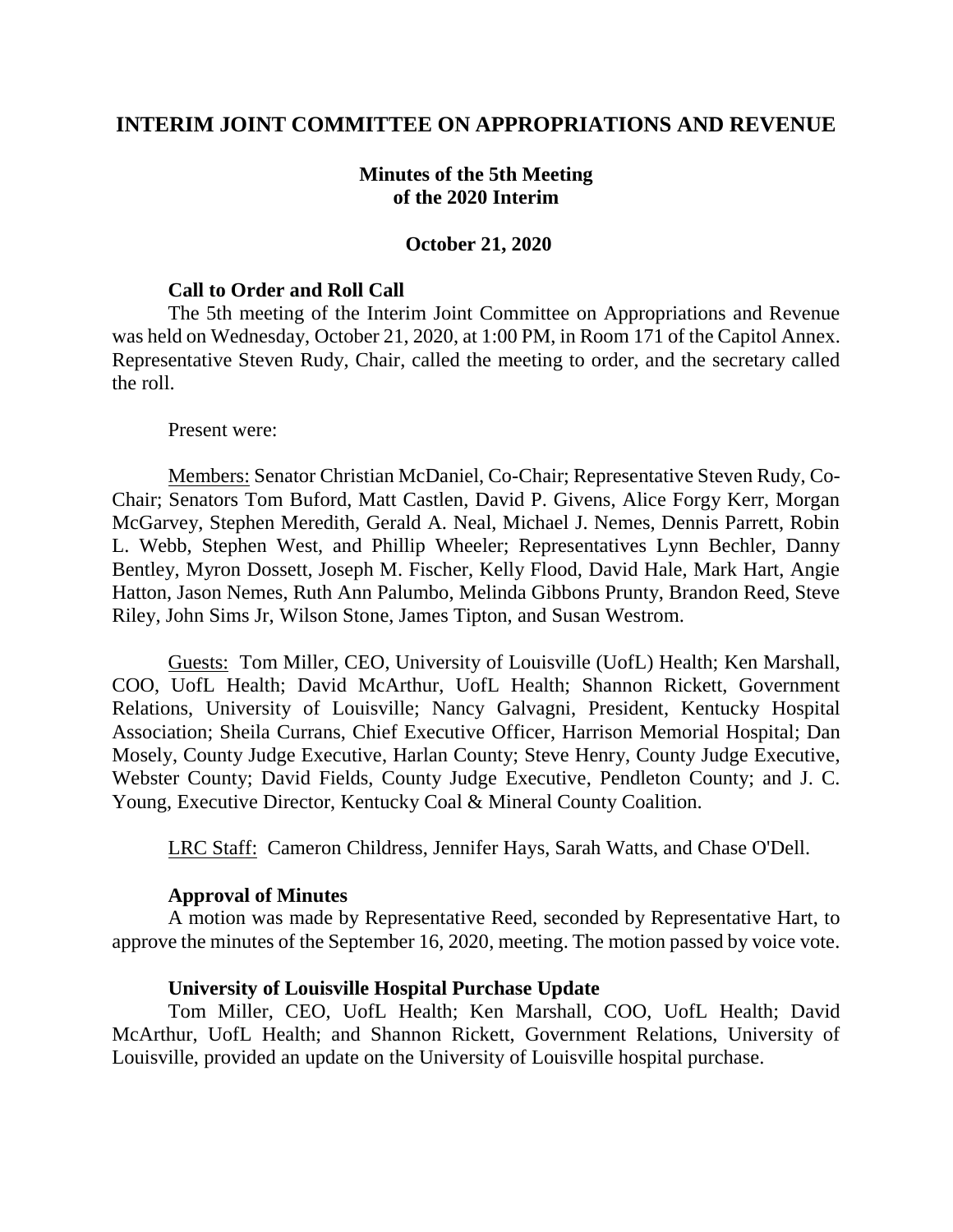Tom Miller expressed UofL's gratitude for the legislature's support of its acquisition of KentuckyOne Health hospitals in Louisville. Without the support of the legislature and local foundations, jobs and access to care would have been jeopardized in the Louisville community. UofL Health is one of several economic development engines in the community. It provides care for patients in every county in the state. UofL Health has over 12,000 full-time and part-time team members.

Mr. Miller provided a recap of the timeline of events that led to UofL's acquisition. He continued to review the numbers and costs of the acquisition.

UofL Health met every objective that it outlined to the legislature during the 2020 regular session. The system made approximately \$34 million in normalized net income in Fiscal Year 2020; it had expected to lose about \$11 million. For Fiscal years 2020-2021, \$140 million have been budgeted for capital investments back into the hospital. COVID-19 has had a negative \$93 million impact on UofL Health. The system has received CARES Act funding from the federal government which has offset that amount by \$31 million.

Mr. Miller discussed the keys to the success of the acquisition. UofL Health received enhanced reimbursement from the federal government, which was facilitated by the state. Operational improvements in the revenue cycle has allowed the system to collect more from its patients and ensure that they are billed appropriately. Corporate overhead was reduced. Capital investments were made in MRIs, information technology, and more.

The integration of KentuckyOne Health and UofL health into one system has been successful while dealing with the pandemic, community and social unrest, and the difficulty of credentialing some insurance payers. The Leapfrog rating of Jewish Hospital has improved from an "F" to a "C" rating.

UofL Health is continuing to expand its medical education out into communities, including into rural communities. The system has also continued to make capital investments into its hospital. All of the current commitments of the loan from the Kentucky Economic Development Finance Authority (KEDFA) have been met. The loan requires UofL Health to maintain 5,880 full-time Kentucky jobs. There are over 6,000 Kentucky jobs within the system today. The system is also meeting the needs of the underserved and investing in new clinics in West Louisville and in rural communities.

In response to a question from Senator McDaniel, Mr. Miller testified that UofL Health had approximately \$650 million in net revenues before its acquisition of KentuckyOne Health. The system has close to \$1.7 billion after the acquisition. In response to another question, Mr. Miller stated that the 5,880 jobs benchmark in the KEDFA loan included UofL Health and KentuckyOne Health jobs. In response to further questioning, Mr. Miller confirmed that the KEDFA loan did not require UofL Health to retain the Old Jewish hospital in Downtown Louisville. UofL has invested millions of dollars into Jewish

Committee meeting materials may be accessed online at https://apps.legislature.ky.gov/CommitteeDocuments/10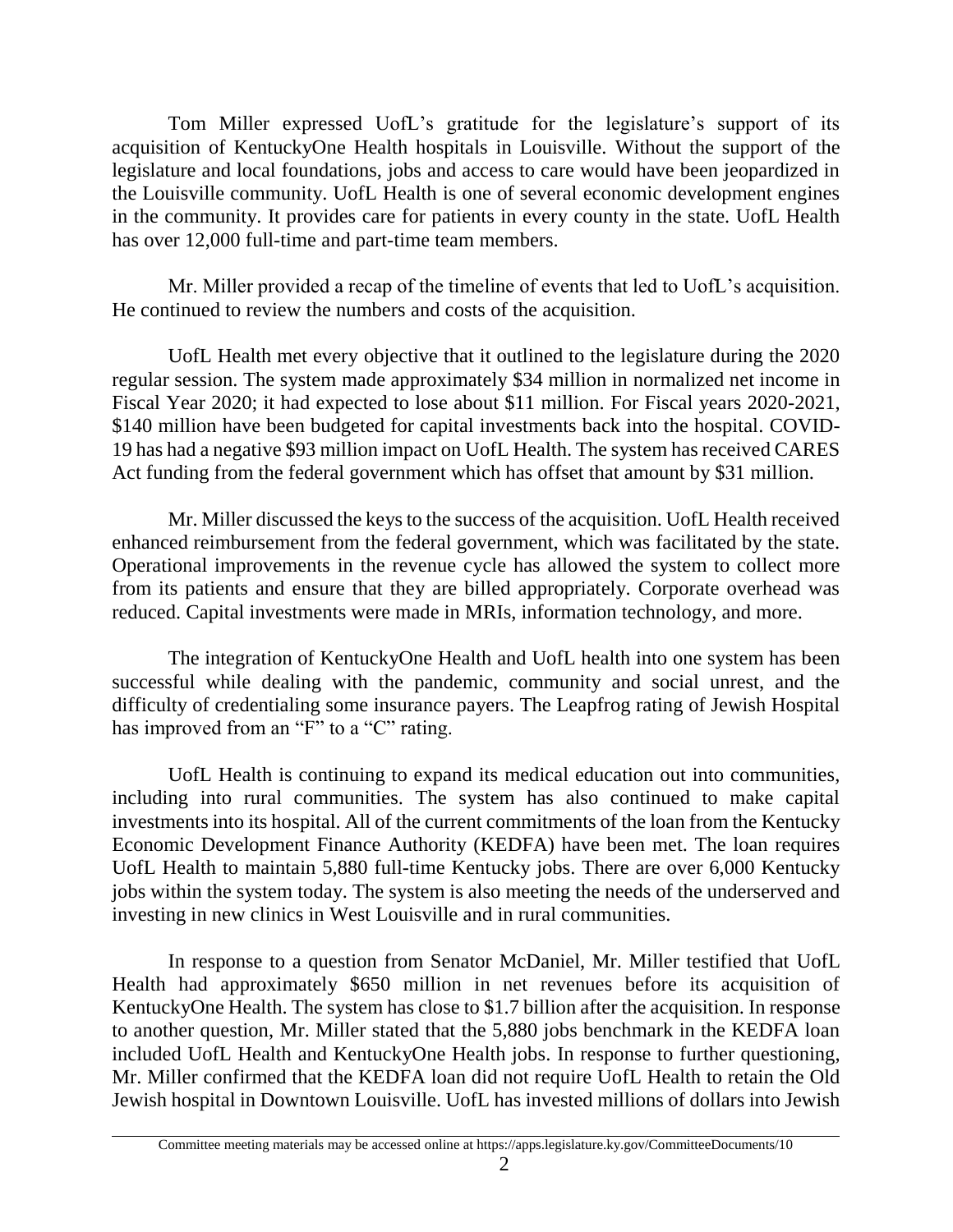Hospital, and that it is the system's intent to continue to operate both Jewish Hospital and the University Medical Center. UofL Health could not take care of all its patients without Jewish Hospital. The hospital hit records on its inpatient census last month.

In response to a question from Representative Bechler, Mr. Miller testified that the KEDFA loan is being used to invest back into hospitals. In response to another question, Mr. Miller testified that the increase of reimbursement generated \$50 million that UofL Health did not anticipate. Without this increase, the system would have lost \$11 million. In response to further questions, Mr. Miller defined a rural community as any community with a certain population base that is not served well by healthcare. Every medical student at UofL has to go to a rural area as a part of their training requirements. With telehealth, academic medicine can be provided anywhere in the state.

# **Update on Effect of COVID-19 on Kentucky Hospitals**

Nancy Galvagni, President, Kentucky Hospital Association; and Sheila Currans, Chief Executive Officer, Harrison Memorial Hospital, provided an update on the effect of COVID-19 on Kentucky Hospitals

Nancy Galvagni testified that the collective speed of response to COVID-19 both federally and in Kentucky has been unprecedented. Ms. Galvagni reviewed the timeline of events of the COVID-19 pandemic. The impact on Kentucky hospitals has been no less acute than on any other business. Hospitals throughout Kentucky have been hit hard. Hospitals are doing an excellent job at managing their capacity. The Kentucky Hospital Association works with hospitals daily to ensure that capacity and PPE needs are met. Hospitals will continue to face significant challenges from COVID-19 in the year ahead. It will take time for a vaccine to become widely accepted and used.

Hospitals are on the frontlines fighting COVID-19, and will continue to face financial challenges from the effects of the pandemic. Hospitals are also economic engines for their community. Kentucky hospital losses in 2020 from responding to COVID-19 are estimated to exceed \$2.6 billion. Federal relief funds have covered less than half of that amount, leaving over \$1 billion in uncovered losses by the end of 2020. Ms. Galvagni expressed her appreciation for the work done by Kentucky's federal congressional delegation.

Hospitals have faced losses due to the shutdown of elective procedures and from fear. Inpatient treatment has returned to better than 85 percent of pre-COVID levels. Emergency room use has not rebounded above 70 percent of pre-COVID levels. Ms. Galvagni cited a study conducted by the CDC which found that 41 percent of adults have avoided treatment during COVID-19. She continued to say that citizens should not skip or delay treatment, adding that hospitals are clean, safe, and ready to offer care.

Committee meeting materials may be accessed online at https://apps.legislature.ky.gov/CommitteeDocuments/10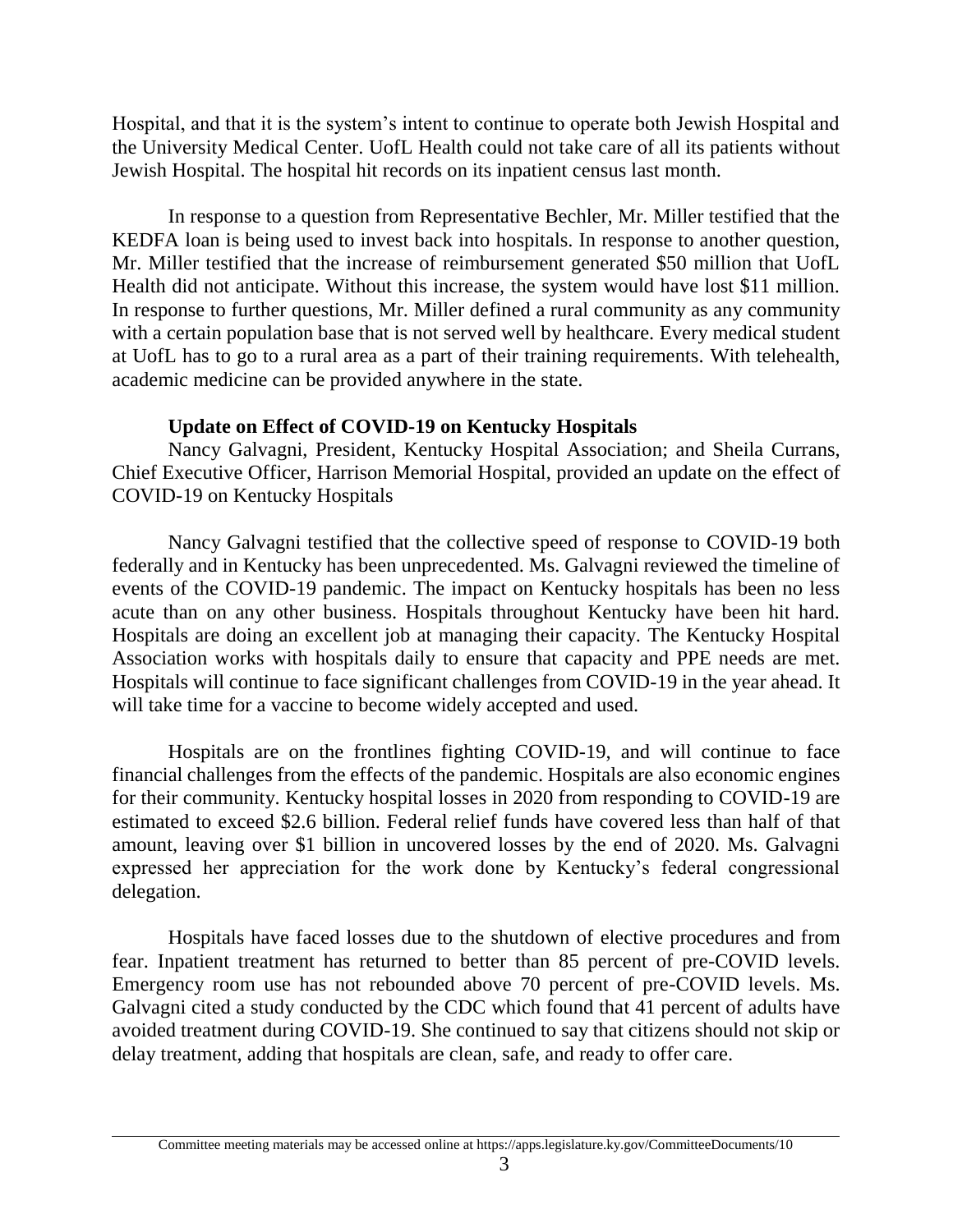Many hospitals requested and received advance payments from Medicare to help with critical cash flow when elective procedures were stopped. Under the CARES Act, these payments are treated as loans and must be repaid. Hospitals are the largest employer in many communities. Hospitals had to furlough over 3,000 employees as elective procedures were stopped and a surge of COVID patients into hospitals didn't occur. If a number of hospitals are forced to close or cut back on services, the impact on employment and the economy will be devastating on many communities. Ms. Galvagni also discussed the impact of hospital closings on healthcare availability in rural communities.

Sheila Currans testified that Harrison Memorial Hospital is completely independent and has a wholly rural service area. It is the only remaining hospital in its service area. The hospital depends significantly on its Disproportionate Share Hospital (DSH) classification since the service area serves a large share of Medicare and Medicaid patients. The hospital also employs over 450 people, whose wages are higher than most in the community. The ability to provide care is as threatened today as it has ever been in the history of the hospital.

Harrison Memorial Hospital became the first hospital in Kentucky to treat a known COVID patient on March 6, 2020. Fifty-four clinical employees had to isolate for 14 days after the patient's diagnosis. The hospital had to shut down elective procedures 16 days earlier than the rest of the hospitals in the Commonwealth. The expense of COVID response continued to grow as little revenue came in. A surge never happened for Harrison Memorial. By the end of April, the hospital was at a 159 percent negative operating margin. Fear causes people to put off their preventative and chronic care.

Harrison Memorial Hospital ended the fiscal year on September 30 with a negative 21 percent operating margin. Had it not been for the paycheck protection program, the advance payments from Medicare, and CARES Act money, the hospital would have faced dire consequences as early as May. Utilization is down by double digits in most service areas. Ms. Currans testified that rural hospitals are critical to a community when facing a pandemic.

In response to questioning from Representative Rudy, Ms. Currans stated that the positivity rate in Harrison County is determined by the number of swab tests that come back positive out of all swab tests administered. She continued to say that in Harrison County the positivity rate is measured by the total number of swabs that have been executed for testing and have resulted in a positive test result.

In response to a question from Representative Tipton, Ms. Galvagni testified that the number of people on Medicaid has gone up because of presumptive eligibility. Up to 1.6 million people in Kentucky are now on Medicaid, representing an increase of 400,000. On average, about 70 percent of patients in hospitals are covered by a government program. Medicare on average only pays 90 cents of every dollar in costs. Medicaid pays about 75 percent of actual costs. Elective procedures are crucial to hospitals. Kentucky was one of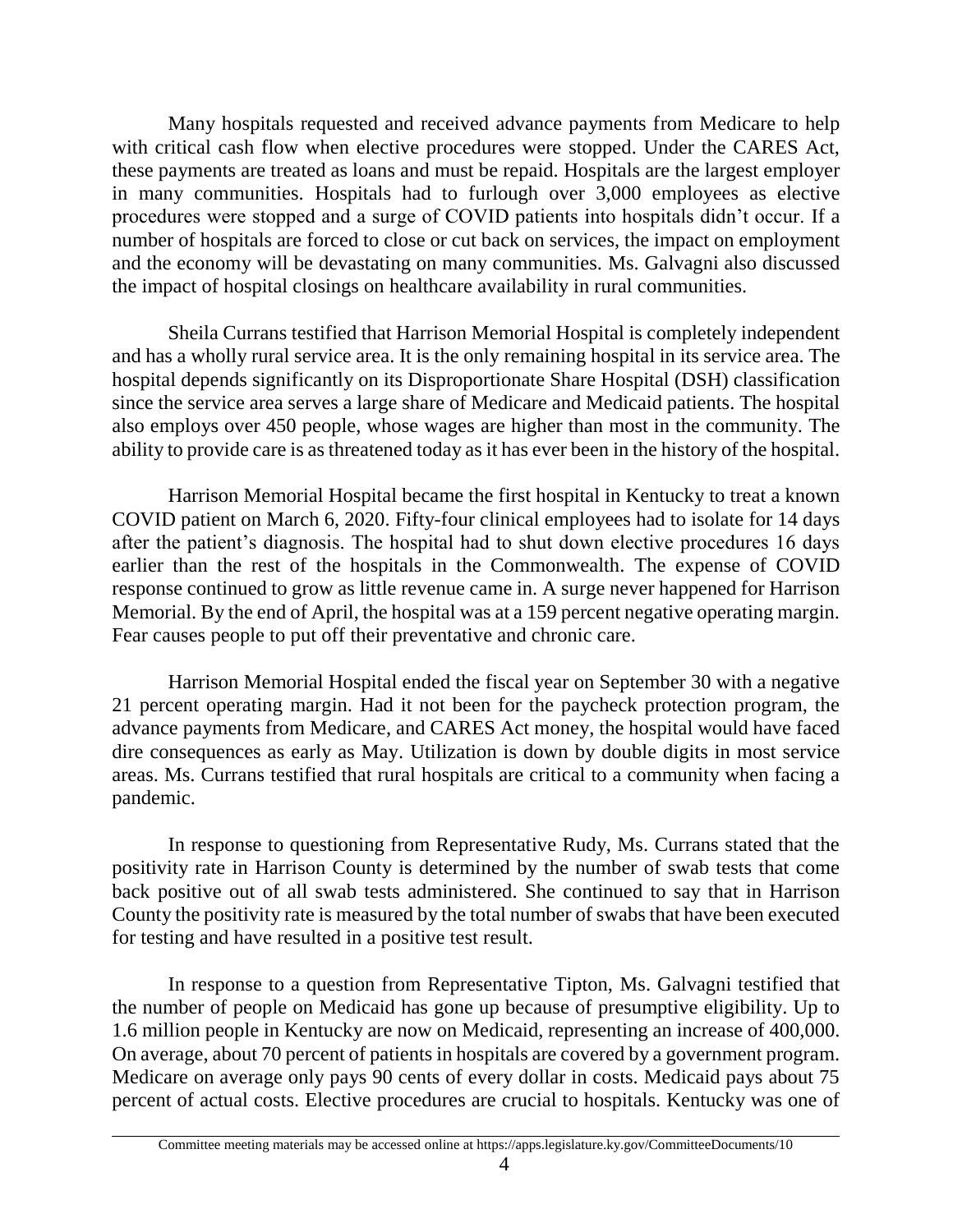the first states to order elective procedures to be stopped. The hospital association is working with the state's federal delegation to get additional relief to Kentucky hospitals.

In response to a question from Representative Flood, Ms. Currans advocated for improving the Medicare and Medicaid reimbursement of costs.

In response to a question from Representative Stone, Ms. Currans testified that no one owns Harrison Memorial Hospital, and that it does not receive support from the local fiscal court. If the hospital were to fail, the assets of the hospital would be taken to cover the debt service. Ms. Currans stated that her belief was that the county would then decide what would happen to what remained of the hospital.

In response to a question from Senator Wheeler, Ms. Currans stated that the Harrison Memorial Hospital operates as a non-profit. She continued to say that nothing in the facility is owned by the county, and that the hospital does not receive any tax dollars. She concluded by stating her assumption that if the hospital were to fail the county would have to determine what to do with the building.

# **Coal & Mineral Severance for Counties**

Dan Mosely, County Judge Executive, Harlan County; Steve Henry, County Judge Executive, Webster County; David Fields, County Judge Executive, Pendleton County; and J. C. Young, Executive Director, Kentucky Coal & Mineral County Coalition, discussed coal and mineral severance for counties

Dan Mosely testified that even though production is down, coal is still viable for many Kentucky counties and still provides jobs. The 2021 state budget projects coal severance tax revenues to the state to reach \$46.1 million in Fiscal Year 2021. The budget appropriated \$26.2 million of these revenues for debt service. A projected \$18.2 million in revenues will be returned to coal producing counties. Collections were slightly above projections through the first quarter of Fiscal Year 2021.

Steve Henry testified that coal severance revenues are used by county governments to provide basic services such as 911 call centers or jails.

Mr. Mosley stated that mineral severance, like coal severance, is a state-assessed tax shared with counties. Mineral severance revenues are projected to total \$32.6 million in Fiscal Year 2021. Historically, the state splits collections in half with mineral producing counties. A projected \$16.3 million in revenues will be returned to mineral producing counties in Fiscal Year 2021. Mineral severance is slightly down through the first quarter of the fiscal year.

Committee meeting materials may be accessed online at https://apps.legislature.ky.gov/CommitteeDocuments/10